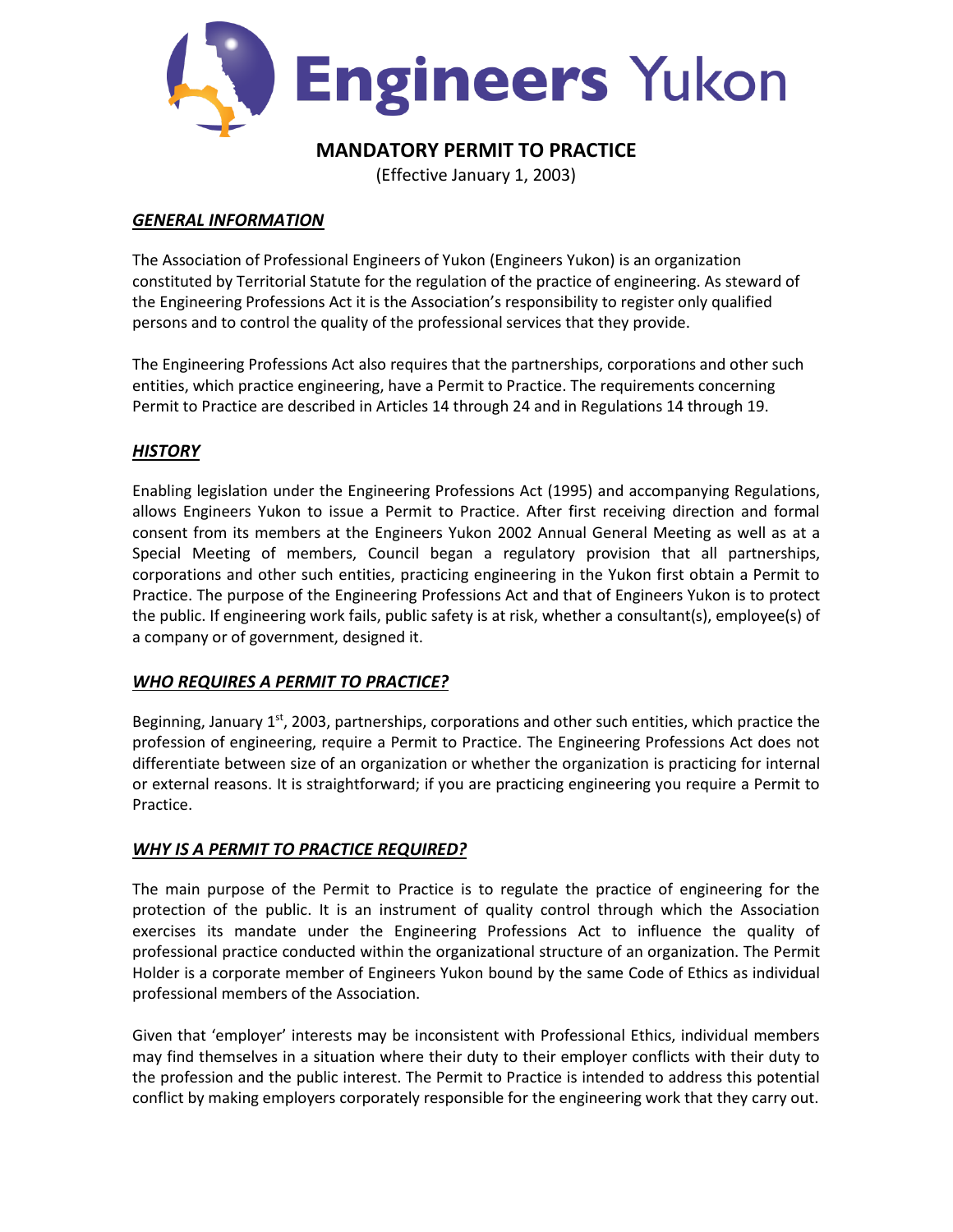#### *RESPONSIBILITY*

The organization holding a Permit to Practice must have a Responsible Member or Members who are registered members of Engineers Yukon and who are either an employee or a member of the firm. The Responsible Member declares on the Permit to Practice application form that he or she is a professional member or licensee of Engineers Yukon and, as a full-time employee or member of the firm, undertakes to provide responsible direction to that portion of the professional practice performed by the organization as described on the application form. Upon approval of the Permit to Practice application a Permit Number is assigned to the company.

### *THE LICENSE NUMBER IS A COMMITMENT THAT*

- a) The organization maintains a structure that fosters professional practice;
- b) The work is carried out by skilled professionals, qualified by virtue of training and experience to practice in the field of the professions contained in the documents;
- c) The business of the organization is carried out in accordance with the Code of Ethics;
- d) Sufficient quality control procedures are in place to deduce errors or omissions in the technical content resulting in a complete and accurate document; and
- e) The organization is professionally responsible for the integrity of all stamped documents generated from completed work.

#### *POLICIES*

1. It is recognized in the Act and Regulations that effective control of the quality of professional practice in partnerships, corporations and other such entities requires that the employer of professionals provide the atmosphere and organizational structure necessary for the proper practice of the professions. This involves three distinct levels and/or types of responsibility:

#### **Management:**

The responsible manager undertakes to maintain an organization in which the practice of the profession can be conducted in accordance with the intent of the Act.

#### **Member Assuming Responsibility for the Professional Practice:**

 Full time employees of the organization undertake to provide responsible direction and personal supervision of the professional practice of the organization.

#### **Members Supervising or Performing the Work:**

 The individual Engineers Yukon member in accordance with the Code of Ethics, undertakes only such work as he or she is competent to perform or supervise by virtue of his or her training and experience.

- 2. An individual who is a professional member or licensee of Engineers Yukon who engages in the practice of engineering in his or her own name or through a company still requires a Permit to Practice even if the member is the only employee.
- 3. If a parent company or joint venture group holds a Permit to Practice any subsidiary of that company that engages in the practice of engineering must also hold a permit if the subsidiary is a separate entity with a different name.
- 4. The association will issue a Permit to Practice to any partnership, corporation or other entity provided at least one full time employee or member of the firm who is also a member or licensee of Engineers Yukon undertakes to direct and accept responsibility for the professional practice of the Permit Holder. The member(s) who assume responsibility for the professional practice must be qualified by training and experience in the fields of engineering in which the firm provides services and must be available to the full extent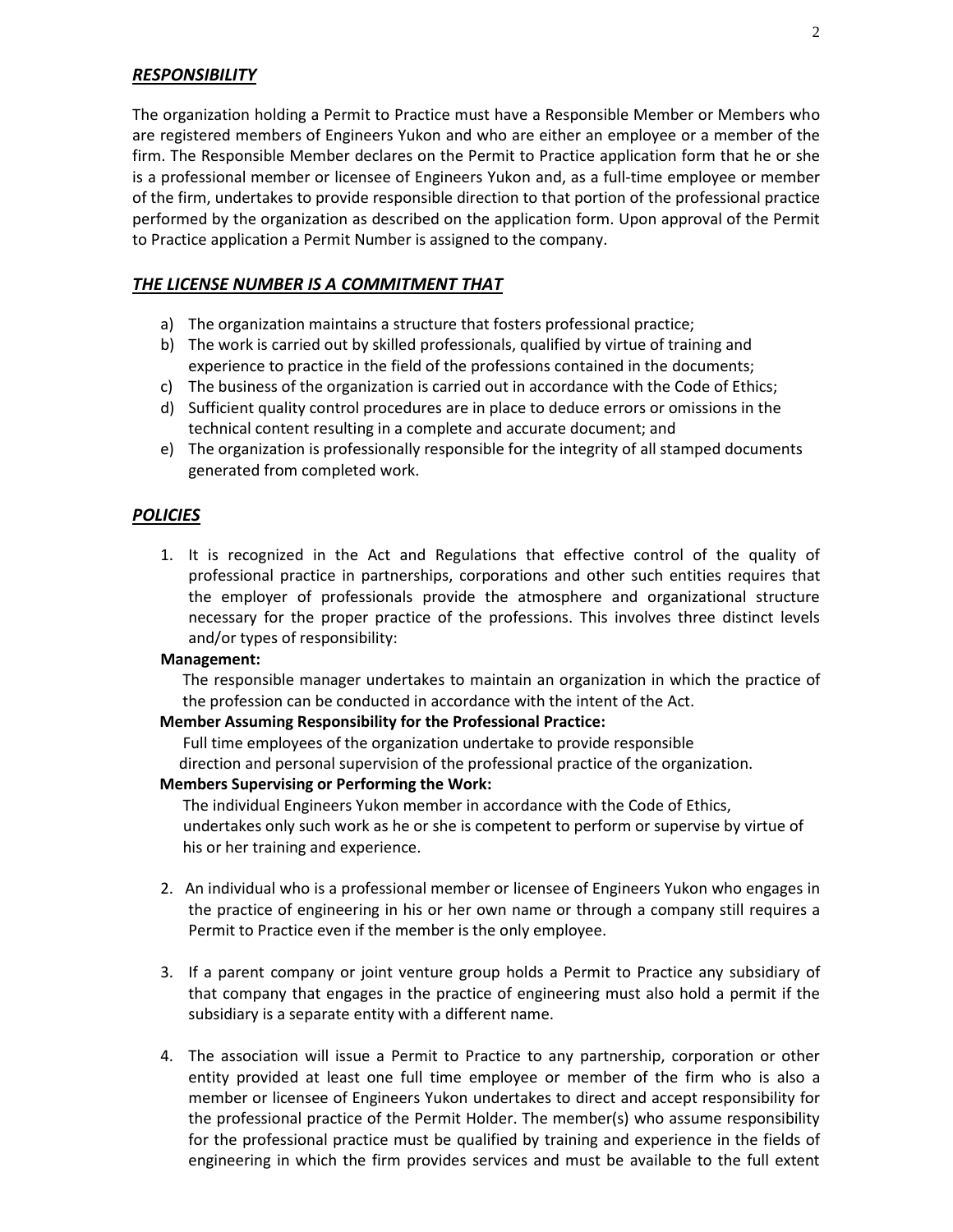necessary to direct the day-to-day activities engaged in by the Permit Holder. Larger organizations with more than one functional division which are spread geographically over several operating centers (including those outside the Yukon) are encouraged to name as many professional members as necessary to provide responsible direction and personal supervision to the professional practice engaged in. The number of members selected to assume that responsibility for the organization will vary according to the type of organizational, operational /or management style of the organization.

5. The Association will give its consent to the incorporation of a company and/or to the registration of extra-territorial companies pursuant to the laws of Yukon, where the name of the company includes the word "engineering" or any variation thereof provided the company undertakes to maintain a valid Permit to Practice from the Association. A written request for consent is required in order for the Association to give consent for such incorporation.

If the Permit to Practice is cancelled, lapses, is revoked, or for any reason becomes invalid, approval by Engineers Yukon to use the words engineering or any form thereof in the firm's name is automatically withdrawn.

- 6. Permit Holders whose registration is cancelled by Engineers Yukon due to nonpayment of annual dues or for any other reason are assessed an administrative fee (equal to the application fee) when applying for reinstatement. Permit Holders who request in writing to the Engineers Yukon Registrar that their Permit to Practice be cancelled will not be assessed the administrative fee when they apply for reinstatement.
- 7. Permit Holders are issued a permit number. All final plans, specifications, reports or documents of a professional engineering nature must show the permit number.
- 8. A permit stamp is mandatory and must be obtained from Engineers Yukon. The permit stamp must be under the control of the professional member or licensees assuming responsibility of the professional practice in which the Permit Holder is engaged. The permit stamp must be signed and dated by a person authorized to take professional responsibility for the Permit.

**It is the intent that details regarding permit stamp custody and specific signing authority within the organization are matters to be addressed by the Chief Operating Officer (or equivalent) or designate who signs the Application for Permit to Practice on behalf of the Permit Holder.**

### *PROCEDURES*

- 1. To apply for a Permit to Practice one must complete the Permit to Practice Application form. In completing the form, it is the responsibility of the applicant's Chief Operating Officer (or equivalent) or designate to ensure that the members selected to be responsible for the professional practices are qualified and have organizational authority to direct and control the overall quality of services being provided.
- 2. Approved applications are acknowledged by letter and the Permit Holder is assigned a permit number and issued one certificate. Permit stamps are mandatory and must be purchased from Engineers Yukon.
- 3. Application fees must accompany the application.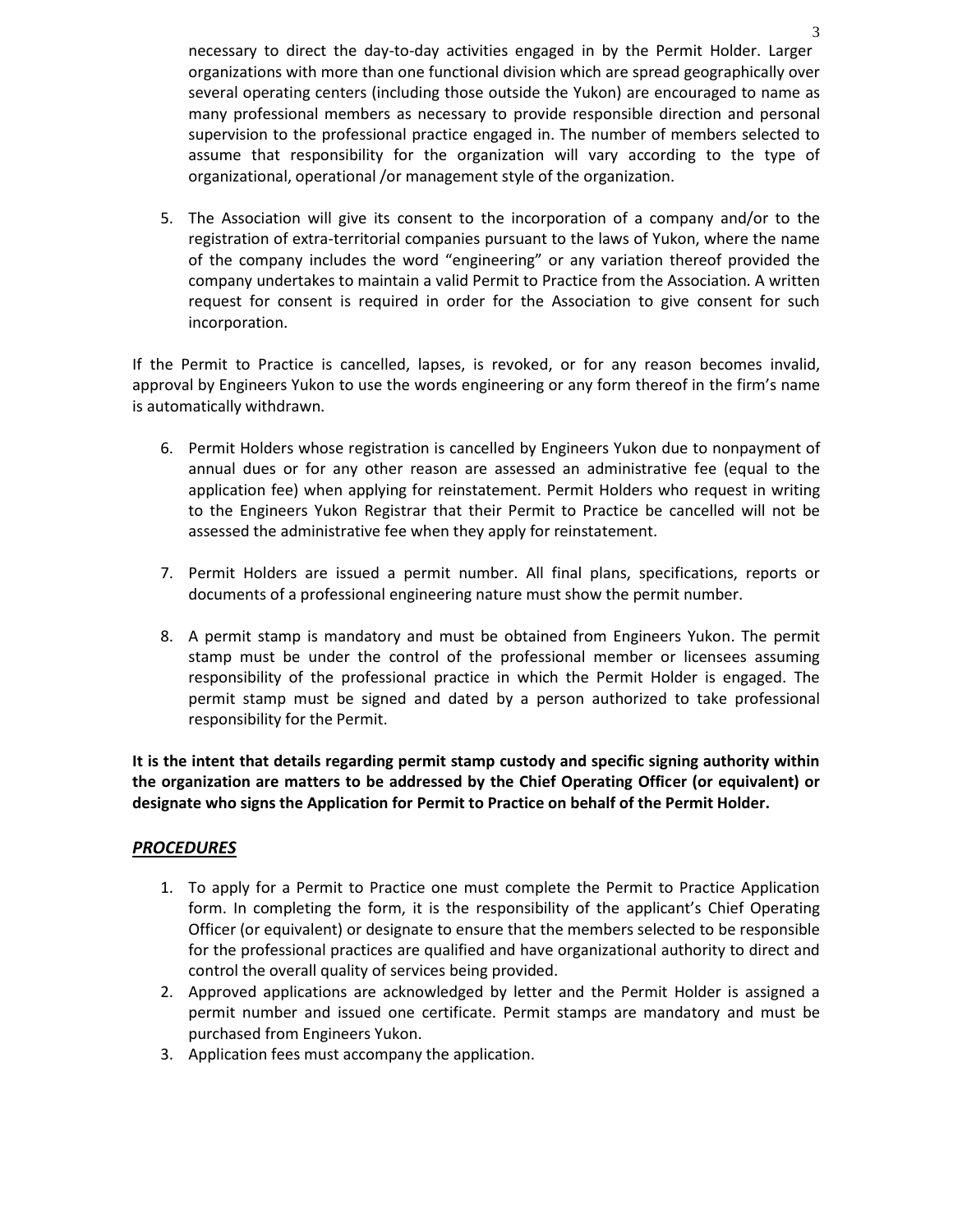# **Application Fees**

Each completed application must be accompanied by a non-refundable application fee of \$105.00 and emailed t[o mquadrio@engineersyukon.ca](mailto:mquadrio@engineersyukon.ca) **Annual Dues (to be paid upon acceptance)** 

\$278.25 **Stamp Fee (to be paid upon acceptance)**  \$50.00

All fees include GST.

# *A Permit Holder is exempt from annual dues if the Permit Holder has only one employee; and that employee is a registered Professional engineer with Engineers Yukon.*

### *RENEWAL*

Permits expire on December  $31<sup>st</sup>$  of each year and must be renewed annually. Permit holders are invoiced prior to the end of the calendar year with payment due by December 31st of the year prior to the year to which the fee applies.

When a permit is to be renewed the Chief Operating Officer or their designate is required to report on an annual basis the names of (i) Chief Operating Officer or his designate taking corporate responsibility for the applicant; and (ii) Engineers Yukon members or licensees assuming responsibility for direction of the professional practice of the Permit.

### *REVISIONS TO THE PERMIT*

### **Changing the Name of the Permit Holder**

A written declaration to state that the name has changed must be filed by the Chief Operating Officer (or equivalent) or their Authorized Designate. Along with the written declaration the following is required:

• a copy of the Certificate of Amendment/Amalgamation, Certificate of Incorporation, or other official (legal) document that shows the old name and new name;

- a new stamp order form
- payment for the new permit stamp.

**Note:** Changing the name of a Permit to Practice does not automatically update the employer name for the individual Engineers Yukon members who are employed by the company. Individual members must update their personal information.

### **Changing the Name of the Chief Operating Officer or Authorized Designate**

The Authorized Signing Officer is the person who signed the application for the Permit to Practice and declaration to maintain an organization where the practice of the professions would be conducted in accordance with requirements of legislation. Therefore, if that person who is the Authorized Signing Officer changes, the new Authorized Signing Officer must make the same declaration. The revision is done by completing and signing an updated page two of the Permit to Practice application form.

# *FEES*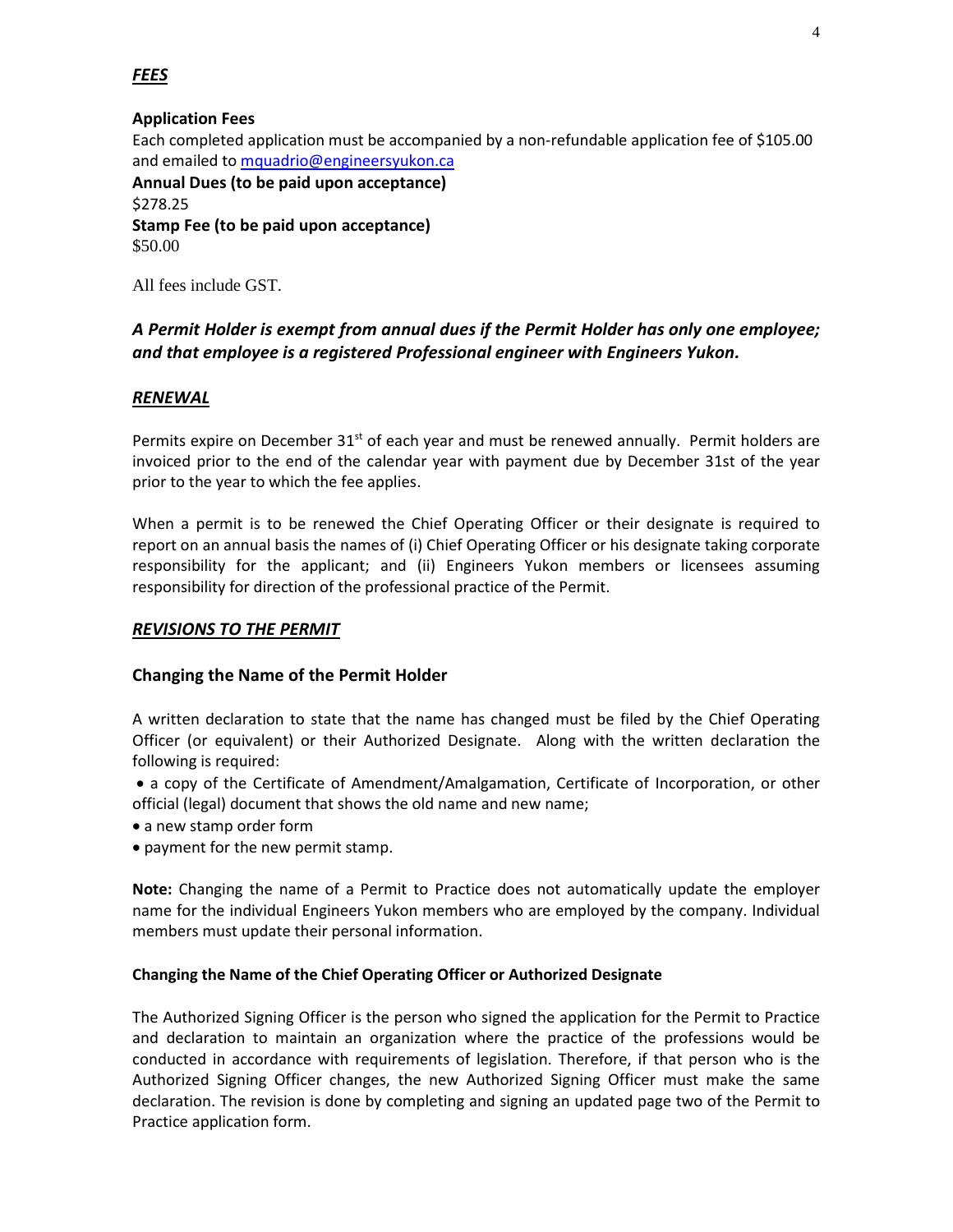### **Changing the Name of a Responsible Member for the Permit**

If there is a change in the professional(s) responsible for professional practice of the firm, Engineers Yukon must be notified immediately. The Authorized Signing Authority for the Permit undertook "To notify the Registrar in writing forthwith if the professional members of Engineers Yukon who have assumed responsibility for the professional practice cease to be full‐time employees or shareholders of the applicant."

If it is a deletion of a name, a letter signed by the Authorized Signing Authority is sufficient notice.

If a responsible professional is being added to the Permit, a letter signed by the Authorized Signing Authority to confirm approval of the addition of the individual is required and the individual being added as a Responsible Member must complete page three (Responsible Member declaration) of the Permit application form to confirm that they accept professional responsibility.

If additional stamp(s) are required, the request must also come from the Authorized Signing Authority.

### **No Professional Representative**

A Permit holder must have at least one Engineers Yukon professional member or limited license holder in order for a Permit to Practice to remain active. If a Permit holder no longer has a responsible professional, then the Permit to Practice is not valid and will be revoked until there is a responsible person in place. The permit holder must surrender their permit stamps and certificates when there is no member or licensee to assume responsibility for the professional practice of the applicant.

If your Permit is no longer valid, the firm cannot practice engineering in the Yukon until the firm has met all requirements under the Act.

### *REINSTATEMENT*

Should cancellation of a Permit to Practice occur due to non-payment of annual dues, a \$90.00 (plus tax) reinstatement fee is payable in addition to any other outstanding dues.